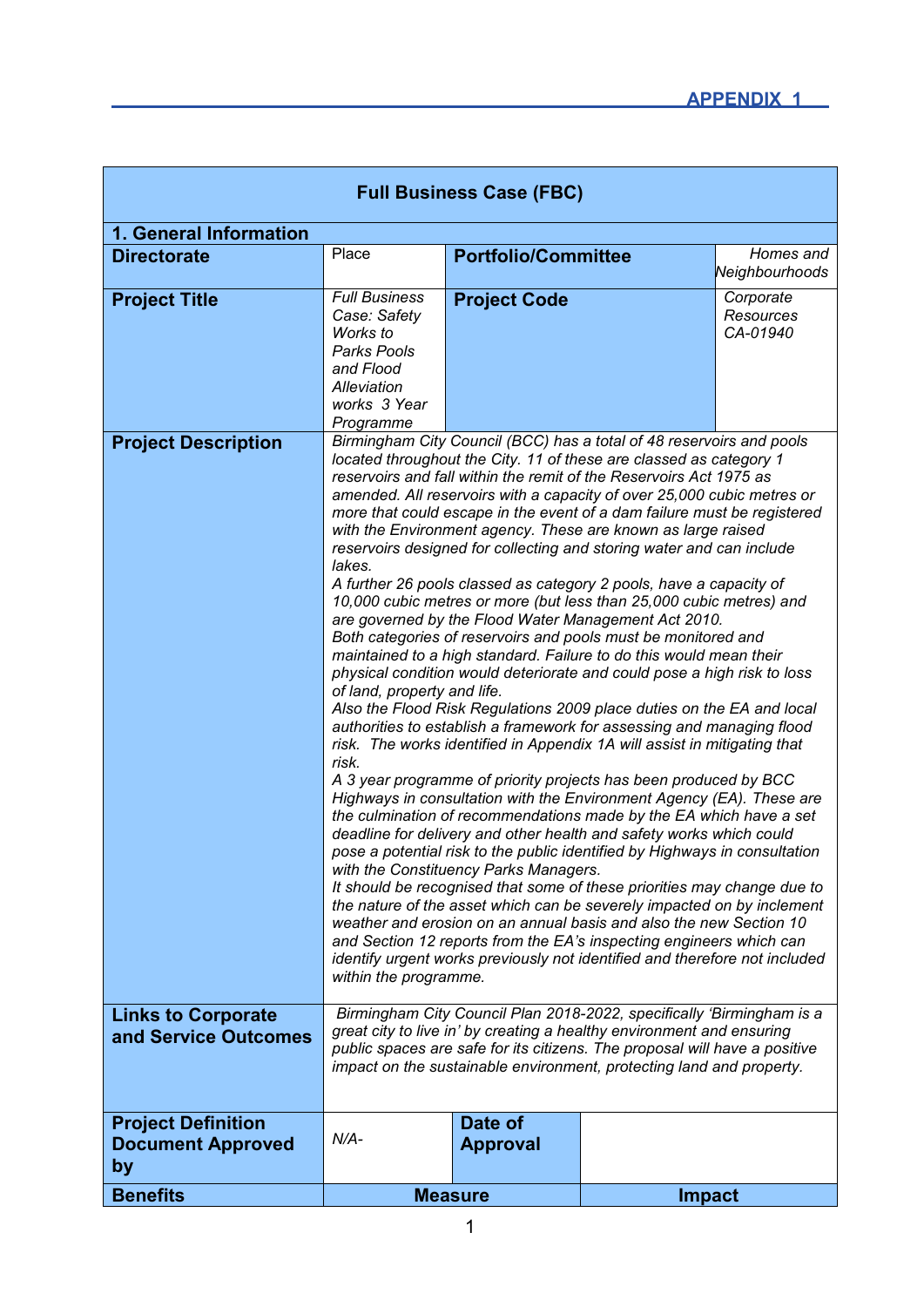| <b>Quantification-Impact</b><br>on Outcomes | Safe environment for the general<br>public                                                                                            | Zero accidents relating to pools,<br>reservoirs and water courses     |  |  |  |  |
|---------------------------------------------|---------------------------------------------------------------------------------------------------------------------------------------|-----------------------------------------------------------------------|--|--|--|--|
|                                             | Reduced risk of flooding                                                                                                              | In times of extraordinary weather<br>flooding is contained within the |  |  |  |  |
|                                             |                                                                                                                                       | perimeter of the water course/pool                                    |  |  |  |  |
|                                             | A well maintained portfolio of pools                                                                                                  | Minimal recommendations of work                                       |  |  |  |  |
|                                             | and reservoirs                                                                                                                        | required by the Environment                                           |  |  |  |  |
|                                             |                                                                                                                                       | Agency following their inspections.                                   |  |  |  |  |
|                                             | Improved environment for wild life                                                                                                    | Wild life habitats flourish                                           |  |  |  |  |
|                                             |                                                                                                                                       | evidenced by sightings of specific                                    |  |  |  |  |
|                                             | Improved working relationship with                                                                                                    | species<br>No notices served on BCC for                               |  |  |  |  |
|                                             | the EA                                                                                                                                | non-compliance.                                                       |  |  |  |  |
|                                             | Meeting our statutory obligations                                                                                                     | Mitigating and managing the risk<br>of flood.                         |  |  |  |  |
| <b>Project Deliverables</b>                 | Ensuring pools, reservoirs and water courses together with facilitating                                                               |                                                                       |  |  |  |  |
|                                             | infrastructure are safe and meet the regulations as laid out in the                                                                   |                                                                       |  |  |  |  |
|                                             | Reservoirs Act 1975 and the Flood Water Management Act 2010 and                                                                       |                                                                       |  |  |  |  |
|                                             | address the recommendations of the Environment Agency and other                                                                       |                                                                       |  |  |  |  |
|                                             | health and safety issues reducing risk of loss of life and damage to land                                                             |                                                                       |  |  |  |  |
|                                             | property.<br>The scope of work comes under the category of 'civil engineering' and                                                    |                                                                       |  |  |  |  |
| <b>Scope</b>                                | will be specific to each site and dependent on the recommendations                                                                    |                                                                       |  |  |  |  |
|                                             | from the E.A could include the following:                                                                                             |                                                                       |  |  |  |  |
|                                             | Construction of auxiliary spillways                                                                                                   |                                                                       |  |  |  |  |
|                                             | Construction of concrete weirs                                                                                                        |                                                                       |  |  |  |  |
|                                             | Provision of embankment works                                                                                                         |                                                                       |  |  |  |  |
|                                             | Desilting of pools                                                                                                                    |                                                                       |  |  |  |  |
|                                             | New penstocks                                                                                                                         |                                                                       |  |  |  |  |
|                                             | Structural and stabilisation works<br>Installation of land drainage                                                                   |                                                                       |  |  |  |  |
| <b>Scope exclusions</b>                     | Any pools, reservoirs or water courses in Birmingham that are not                                                                     |                                                                       |  |  |  |  |
|                                             | managed by Birmingham City Council i.e. managed by other public                                                                       |                                                                       |  |  |  |  |
|                                             | sector organisations e.g. managed by the Canal and River Trust or in                                                                  |                                                                       |  |  |  |  |
|                                             | private ownership.                                                                                                                    |                                                                       |  |  |  |  |
|                                             | Any works outside the direct vicinity of the pool, reservoir or water                                                                 |                                                                       |  |  |  |  |
|                                             | course (unless impacting on the flood alleviation works) but maybe<br>within the same park or area of POS.                            |                                                                       |  |  |  |  |
| <b>Procurement</b>                          | The works will be procured via the Highways Miscellaneous Drainage                                                                    |                                                                       |  |  |  |  |
| <b>Implications</b>                         | Works Framework agreement (P331). The contract began on the 4th                                                                       |                                                                       |  |  |  |  |
|                                             | February 2017 and runs for a period of 20 months with the option to                                                                   |                                                                       |  |  |  |  |
|                                             | extend a further 12 months, giving a total of 32 months.                                                                              |                                                                       |  |  |  |  |
| <b>Taxation Implications</b>                | There are no tax implications for this programme of works.                                                                            |                                                                       |  |  |  |  |
|                                             |                                                                                                                                       |                                                                       |  |  |  |  |
| <b>Accountable Body</b>                     | N/A                                                                                                                                   |                                                                       |  |  |  |  |
| <b>Project Manager</b>                      | Lesley Steele, BPS, 0121 303 8857; Lesley. Steele@Birmingham.gov.uk;                                                                  |                                                                       |  |  |  |  |
| <b>Budget Holder</b>                        | Rob James Acting Corporate Director Place;                                                                                            |                                                                       |  |  |  |  |
|                                             | Rob.James@Birmingham.Gov.uk                                                                                                           |                                                                       |  |  |  |  |
| <b>Sponsor</b>                              | Steve Hollingworth, Service Director Sport, Events, Open Spaces and<br>Wellbeing ;0121 464 2023; Steve.Hollingworth@Birmingham.gov.uk |                                                                       |  |  |  |  |
|                                             | Lisa Pendlebury, Business Analyst, 0121 675 1856;                                                                                     |                                                                       |  |  |  |  |
| <b>Project Accountant</b>                   | Lisa.pendlebury@birmingham.gov.uk                                                                                                     |                                                                       |  |  |  |  |
| <b>Project Board</b>                        | Lesley Steele (as above), Joe Hayden, Iqbal Sangha, Dennis Bennett                                                                    |                                                                       |  |  |  |  |
| <b>Members</b>                              | (Highways representatives), Lisa Pendlebury, Civil Engineering                                                                        |                                                                       |  |  |  |  |
|                                             | Contractors, Constituency Parks Managers.                                                                                             |                                                                       |  |  |  |  |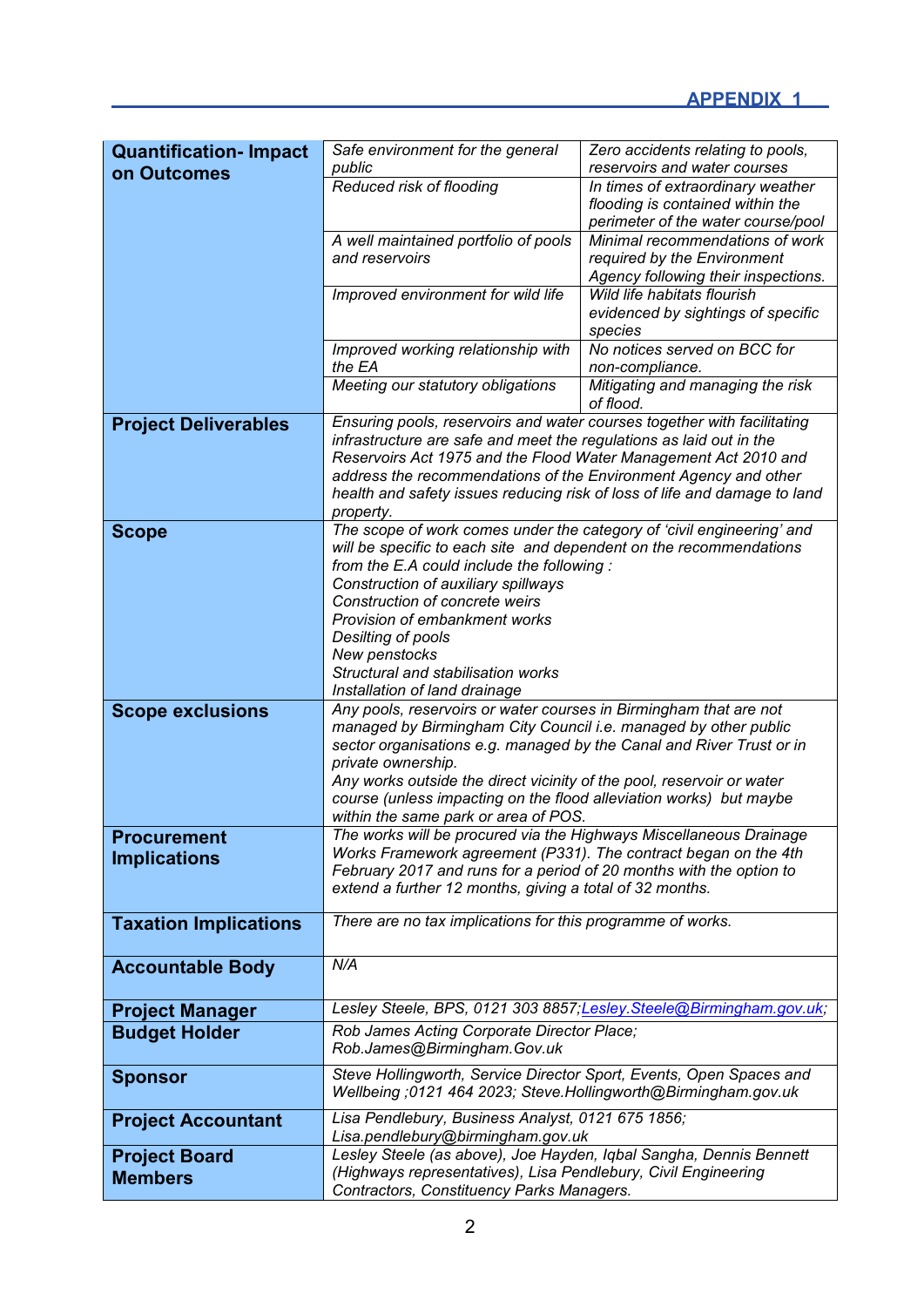| <b>Head of City Finance</b><br>(HoCF) | <b>Guy Olivant</b> | Date of HoCF<br>Approval: |  |
|---------------------------------------|--------------------|---------------------------|--|

| 2. Budget Summary (Detailed workings should also be supplied)                                 |               |                                                                        |                             |                             |                       |                         |
|-----------------------------------------------------------------------------------------------|---------------|------------------------------------------------------------------------|-----------------------------|-----------------------------|-----------------------|-------------------------|
|                                                                                               |               | Voyager<br>Code                                                        | <b>Financial</b><br>2018/19 | <b>Financial</b><br>2019/20 | Later<br><b>Years</b> | <b>Totals</b>           |
| <b>Capital Costs &amp; Funding</b>                                                            |               |                                                                        | £                           | £                           | £                     | $\overline{\mathbf{f}}$ |
| Expenditure:                                                                                  |               |                                                                        | 415,997                     | 1,291,059                   | 776,138               | 2,483,194               |
|                                                                                               |               |                                                                        | 415,997                     | 1,291,059                   | 776,138               | 2,483,194               |
| <b>Totals</b>                                                                                 |               |                                                                        |                             |                             |                       |                         |
| <b>Funding</b>                                                                                |               | Corporate<br>P.B                                                       | 415,997                     | 1,291,059                   | 776,138               | 2,483,194               |
|                                                                                               |               |                                                                        | 415,997                     | 1,291,059                   | 776,138               | 2,483,194               |
| <b>Totals</b>                                                                                 |               |                                                                        |                             |                             |                       |                         |
| <b>Revenue Consequences</b>                                                                   |               |                                                                        |                             |                             |                       |                         |
| Expenditure                                                                                   |               |                                                                        |                             |                             |                       |                         |
| Income                                                                                        |               |                                                                        |                             |                             |                       |                         |
| Savings                                                                                       |               |                                                                        |                             |                             |                       |                         |
| <b>Totals</b>                                                                                 |               |                                                                        |                             |                             |                       |                         |
| <b>Funded By:</b>                                                                             |               |                                                                        |                             |                             |                       |                         |
| <b>Current Budgetary Provision</b><br>Other revenue resources identified:<br>(Please itemise) |               | Specify<br>codes<br>where<br>budget is<br>found on<br>Voyager          |                             |                             |                       |                         |
| <b>Totals</b>                                                                                 |               |                                                                        |                             |                             |                       |                         |
| <b>Planned Start date</b><br>for delivery of the<br>project                                   | December 2018 | March 2021<br><b>Planned Date of</b><br><b>Technical</b><br>completion |                             |                             |                       |                         |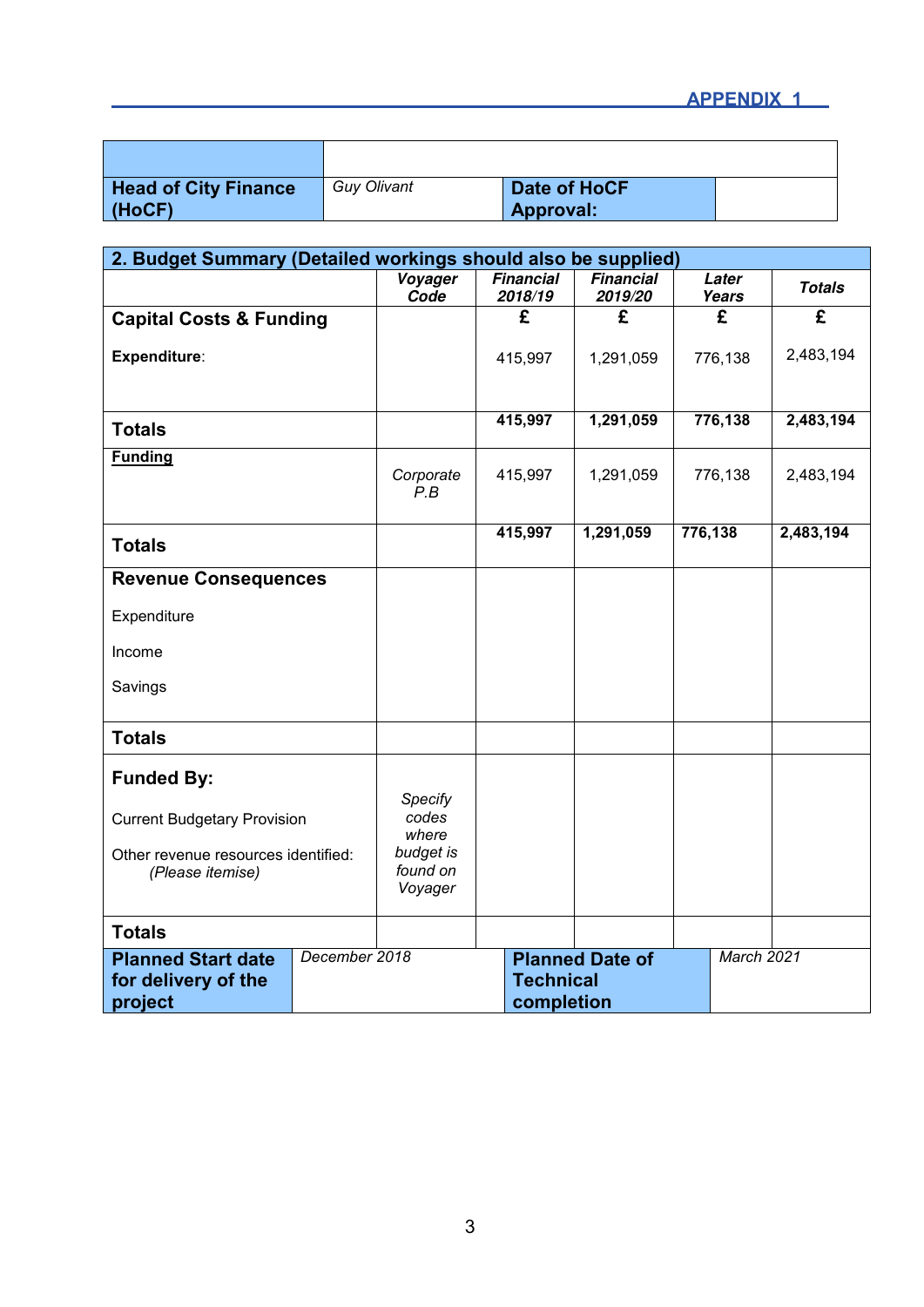| 3. Checklist of Documents Supporting the FBC                                                            |                   |               |  |  |  |  |
|---------------------------------------------------------------------------------------------------------|-------------------|---------------|--|--|--|--|
| <b>Item</b>                                                                                             | <b>Mandatory</b>  | <b>Number</b> |  |  |  |  |
|                                                                                                         | <b>attachment</b> | attached      |  |  |  |  |
|                                                                                                         |                   |               |  |  |  |  |
| <b>Financial Case and Plan</b>                                                                          |                   |               |  |  |  |  |
| Detailed workings in support of the above Budget<br>$\bullet$                                           | Mandatory         | Appendix      |  |  |  |  |
| Summary (as necessary)                                                                                  |                   | A             |  |  |  |  |
| Statement of required resource (people, equipment,<br>$\bullet$                                         | Mandatory         | B             |  |  |  |  |
| accommodation) – append a spreadsheet or other<br>document                                              |                   |               |  |  |  |  |
| Whole Lifecycle Costing analysis (as necessary)<br>$\bullet$                                            | Mandatory         | N/A           |  |  |  |  |
|                                                                                                         |                   |               |  |  |  |  |
| Milestone Dates/ Project Critical Path (set up in Voyager<br>$\bullet$<br>or attached in a spreadsheet) | Mandatory         | C             |  |  |  |  |
|                                                                                                         |                   |               |  |  |  |  |
| <b>Project Development products</b>                                                                     |                   |               |  |  |  |  |
| Populated Issues and Risks register                                                                     | Mandatory         | D             |  |  |  |  |
| <b>Stakeholder Analysis</b>                                                                             | Mandatory         | E             |  |  |  |  |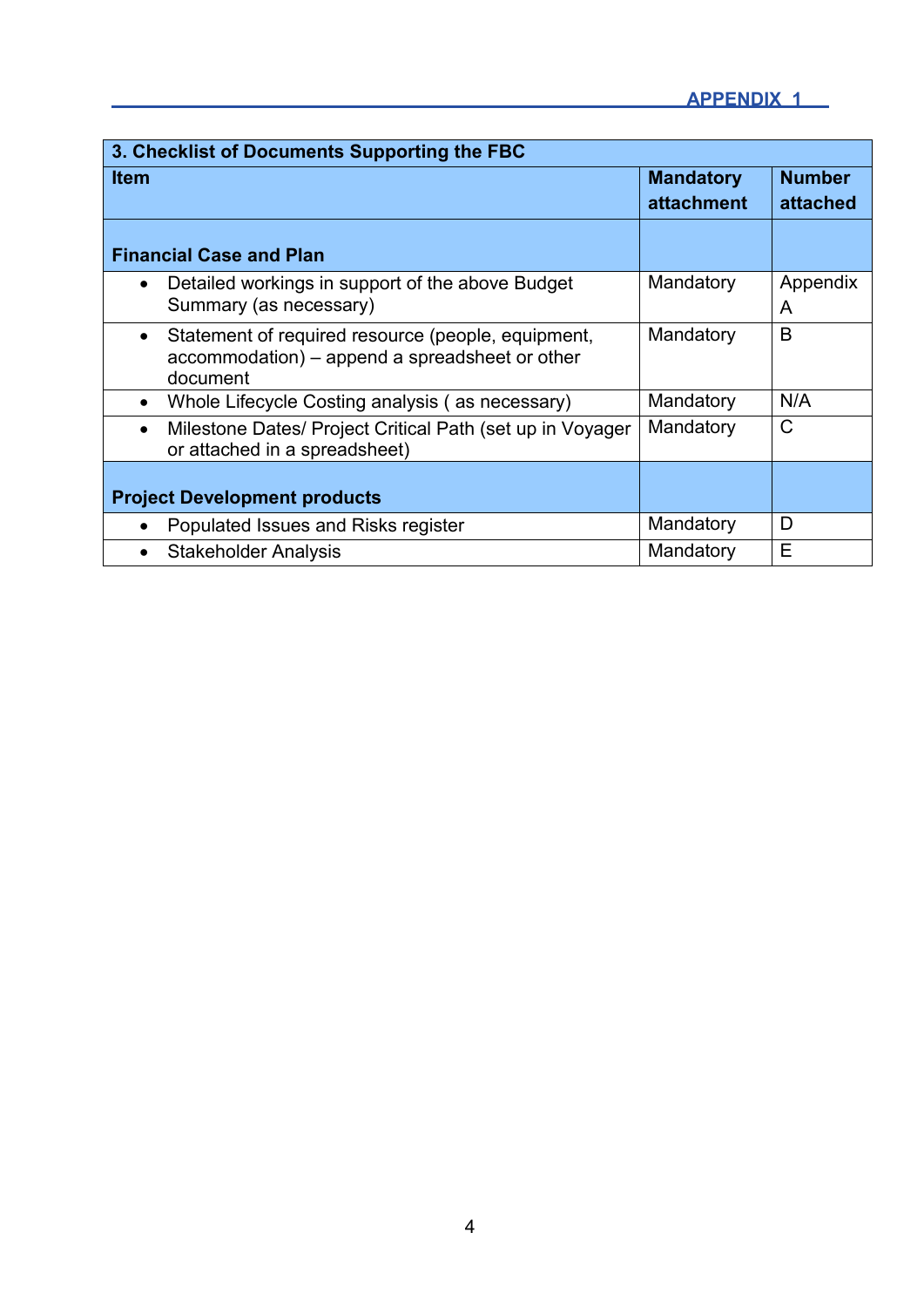#### APPENDIX B **Statement of required resources**

#### **Internal**

Highways engineer Constituency Parks Manager Client Project Manager Business Analyst Health and Safety representative

#### **External**

Environment Agency Inspecting Engineer Civil Engineering Contractor Grounds Maintenance Contractor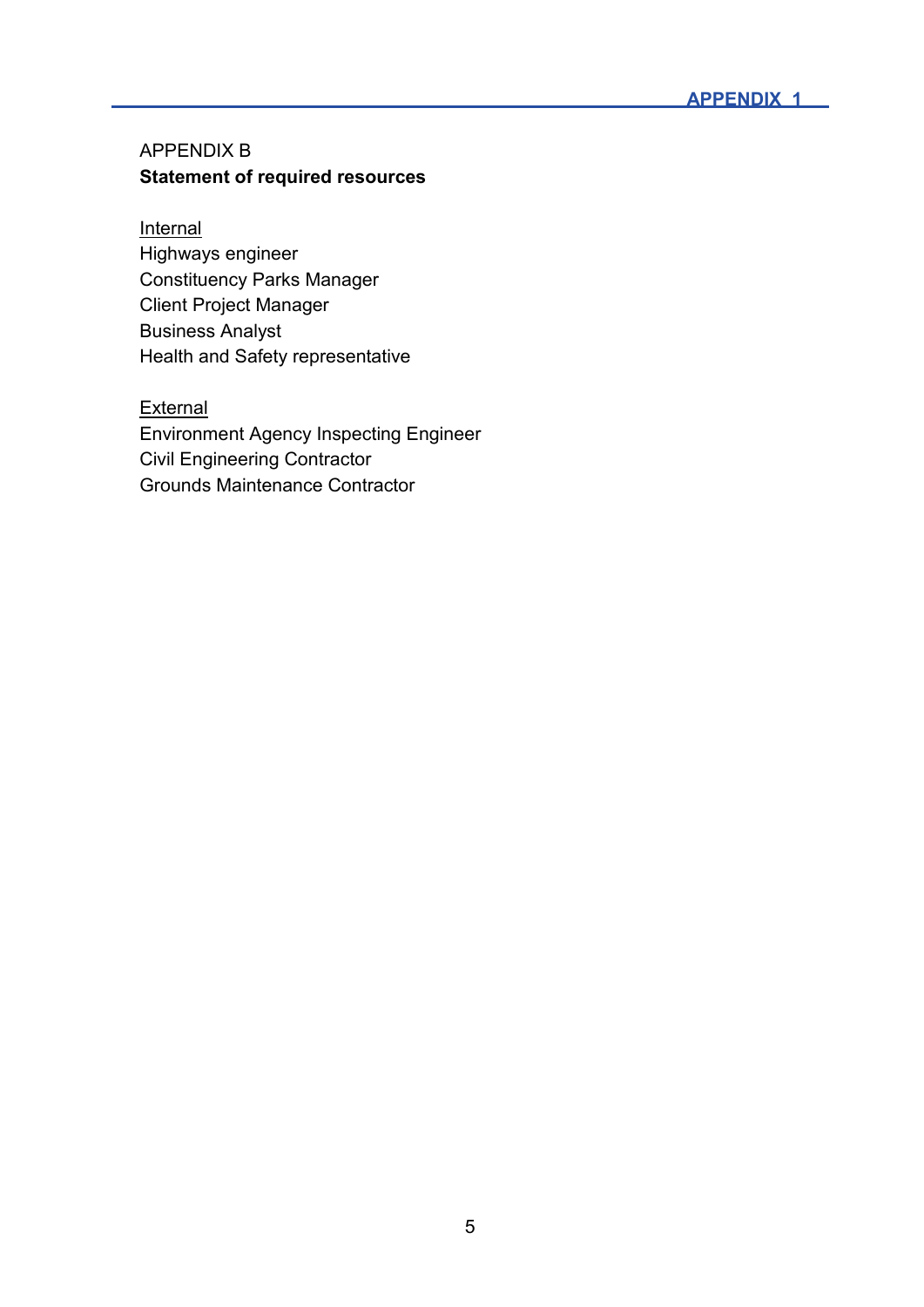# APPENDIX C **Key Milestones**

| <b>Activity</b>                                             | <b>Date</b>               |
|-------------------------------------------------------------|---------------------------|
| Approval of Full Business Case - Cabinet                    | 13 <sup>th</sup> November |
|                                                             | 2018                      |
| Instruct Highways to place orders for the phase 1 (2018/19) | 26 <sup>th</sup> November |
| of works with their Framework Contractors                   | 2018                      |
| Phase 1 works start on site                                 | December                  |
|                                                             | 2018                      |
| Phase 2 works start on site                                 | April 2019                |
| Phase 3 works start on site                                 | April 2020                |
| Report on completion of 2018-2021 programme and seek        | April 2021                |
| approval for new 3 year programme                           |                           |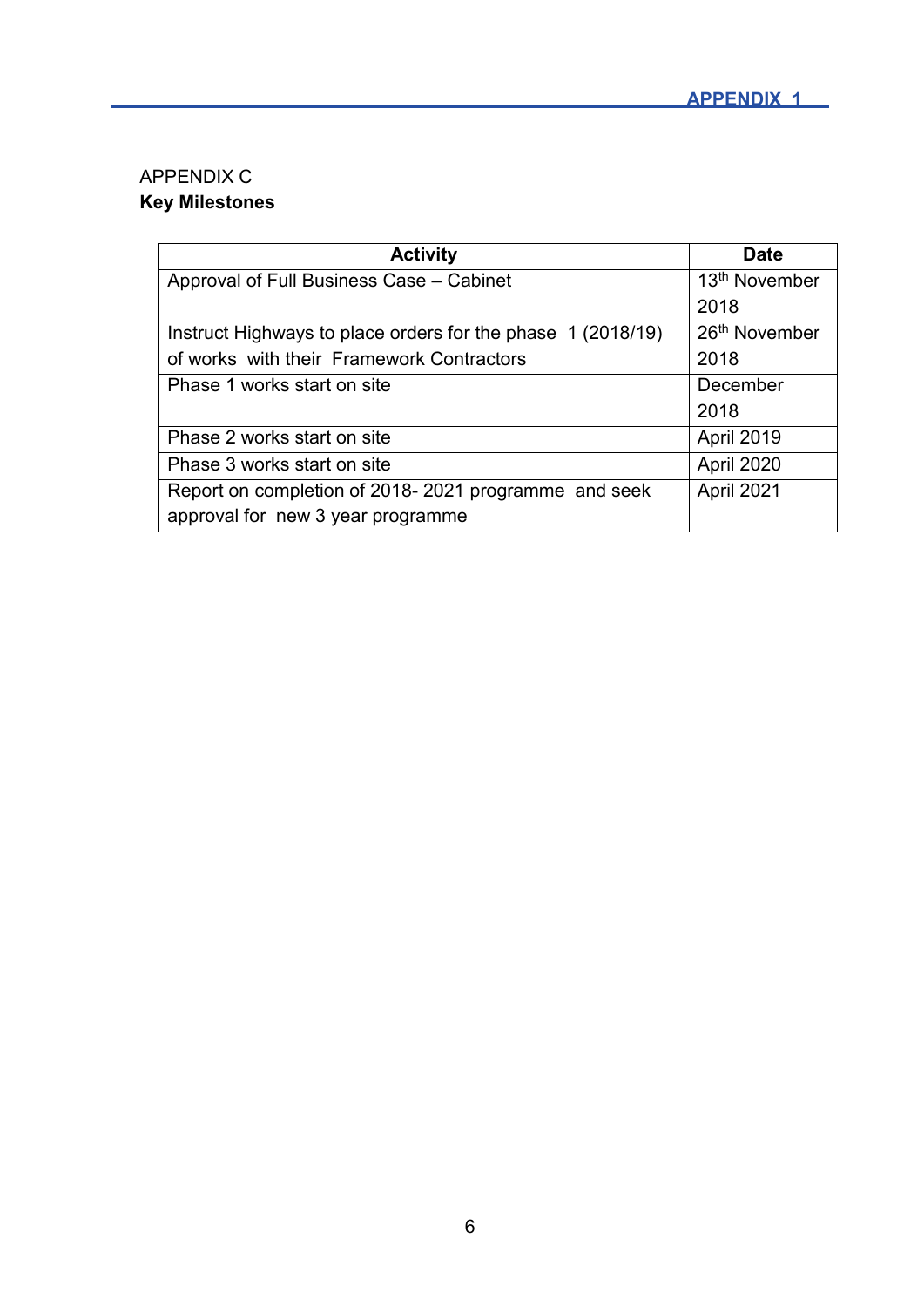# APPENDIX D **Risk register and issues**

| <b>Description</b> | <b>Impact</b> | <b>Probability</b> | <b>Existing Controls</b>       | <b>Action</b>             | Lead                  |
|--------------------|---------------|--------------------|--------------------------------|---------------------------|-----------------------|
| of risk            |               |                    |                                | <b>Required</b>           | <b>Responsibility</b> |
| Unforeseen         | Medium        | Low                | All known risks will be        | <b>Revisit priorities</b> | Highways              |
| additional         |               |                    | evaluated and a cost           | and review                |                       |
| works arise in     |               |                    | apportioned to them in         | scheme of                 |                       |
| course of          |               |                    | order to mitigate them.        | works. Value              |                       |
| contract           |               |                    | This will be included within   | engineering               |                       |
| causing            |               |                    | the overall project.cost.      | exercise to be            |                       |
| additional         |               |                    | The risk register will be      | carried out. Re-          |                       |
| funding            |               |                    | reviewed at intervals          | assess activity           |                       |
| requirement        |               |                    | throughout the project.        | schedule.                 |                       |
| Disruption to      | Low           | Low                | .All areas of work will be     | Additional                | Contractor            |
| day to day         |               |                    | fenced off and alternative     | security                  |                       |
| operations on      |               |                    | routes sign posted.            | measures will be          |                       |
| public             |               |                    |                                | considered if             |                       |
| accessible         |               |                    |                                | required on a             |                       |
| sites              |               |                    |                                | individual project        |                       |
|                    |               |                    |                                | basis. The                |                       |
|                    |               |                    |                                | priority will be to       |                       |
|                    |               |                    |                                | protect the               |                       |
|                    |               |                    |                                | public.                   |                       |
| Works not          | Low           | Medium             | Contractor/Highways will       | <b>Revisit</b>            | Highways              |
| completed on       |               |                    | work to an agreed              | programme to              |                       |
| time               |               |                    | programme of scheduled         | adjust/reschedul          |                       |
|                    |               |                    | activities that will be        | e activities.             |                       |
|                    |               |                    | reviewed at each progress      | However if the            |                       |
|                    |               |                    | meeting. Slippage of           | slippage is due           |                       |
|                    |               |                    | activities will be highlighted | to inclement              |                       |
|                    |               |                    | at an early stage.             | weather this will         |                       |
|                    |               |                    |                                | be out of the             |                       |
|                    |               |                    |                                | control of the            |                       |
|                    |               |                    |                                | contractor and            |                       |
|                    |               |                    |                                | Highways as               |                       |
|                    |               |                    |                                | health and                |                       |
|                    |               |                    |                                | safety of the             |                       |
|                    |               |                    |                                | workforce must            |                       |
|                    |               |                    |                                | be the priority.          |                       |
| Inclement          | High          | High               | Contractor will monitor the    | All works are             | Contractor/High       |
| weather            |               |                    | 5 day weather forecast         | outside. Health           | ways                  |
|                    |               |                    |                                | and Safety is             |                       |
|                    |               |                    |                                | imperative. Work          |                       |
|                    |               |                    |                                | will only be              |                       |
|                    |               |                    |                                | carried out when          |                       |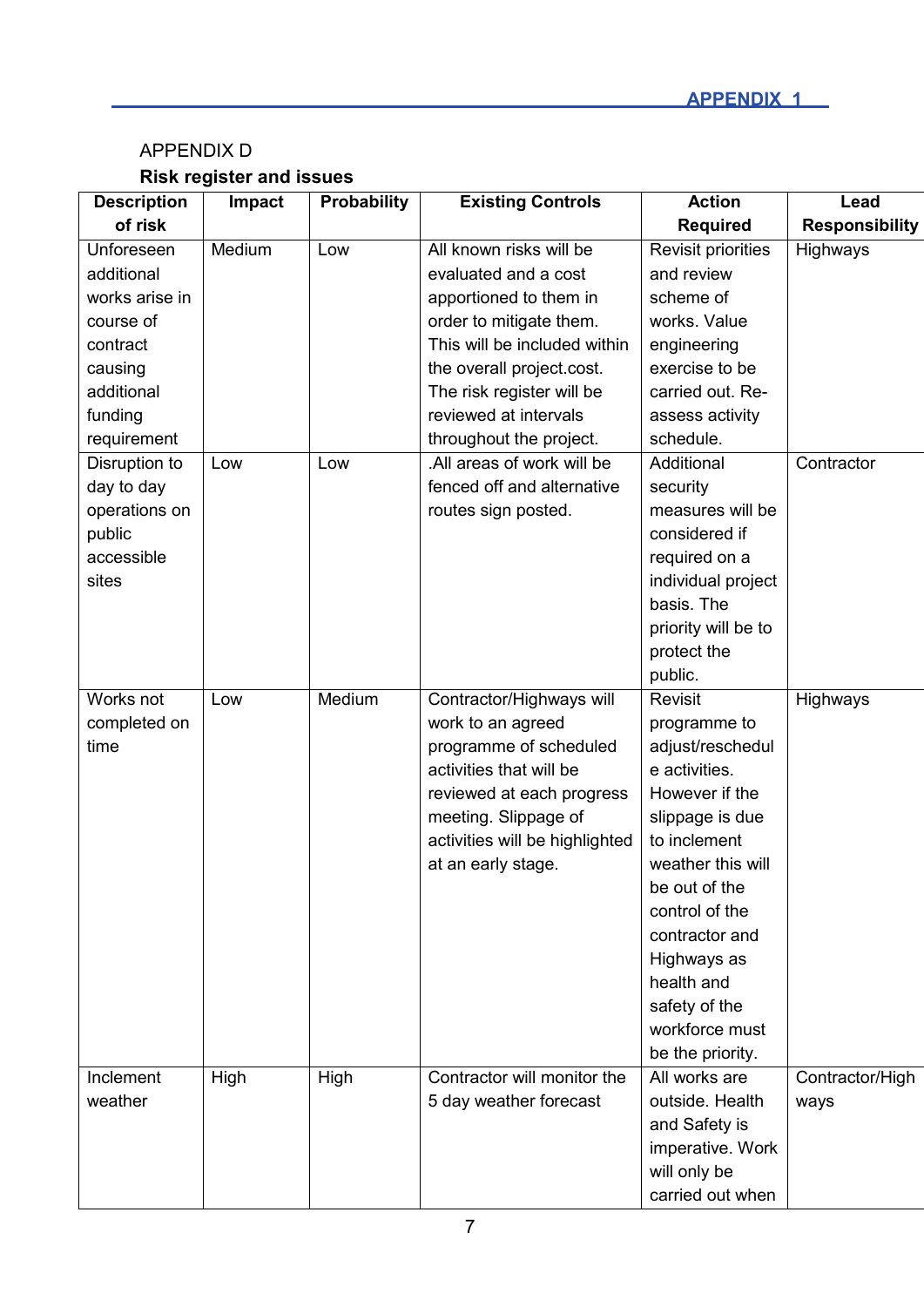|                |      |        |                             | weather             |               |
|----------------|------|--------|-----------------------------|---------------------|---------------|
|                |      |        |                             | conditions are      |               |
|                |      |        |                             | deemed safe to      |               |
|                |      |        |                             | do so. Budgets      |               |
|                |      |        |                             | will be monitored   |               |
|                |      |        |                             | and cash flows      |               |
|                |      |        |                             | aligned with        |               |
|                |      |        |                             | activities/progra   |               |
|                |      |        |                             | mme of works.       |               |
| Public         | Low  | Low    | Parks staff will keep the   | Consultation will   | Parks         |
| expectations   |      |        | public updated via social   | be ongoing          |               |
| are            |      |        | media /BCC website          | throughout the      |               |
| undeliverable. |      |        | display boards, meetings    | life of the project |               |
|                |      |        | etc.                        | to ensure           |               |
|                |      |        |                             | expectations are    |               |
|                |      |        |                             | kept real.          |               |
| Work does      | High | Low    | A programme of work has     | Work towards        | Parks and     |
| not go ahead   |      |        | been compiled by            | identifying a       | <b>Nature</b> |
| and EA serve   |      |        | Highways from the           | rolling             | Conservation  |
| notice on      |      |        | recommendations outlined    | programme of        |               |
| <b>BCC</b>     |      |        | in the reports from the     | funding to          |               |
|                |      |        | EA's inspecting engineers   | support these       |               |
|                |      |        |                             | statutory           |               |
|                |      |        |                             | obligations         |               |
| Departure of   | Low  | Medium | Work will be done on a      | Recruit/identify    | All           |
| key staff      |      |        | team basis, regular project | replacement         |               |
| members        |      |        | meetings will be held to    | promptly            |               |
|                |      |        | ensure a spread of          |                     |               |
|                |      |        | knowledge across key        |                     |               |
|                |      |        | personnel                   |                     |               |
|                |      |        |                             |                     |               |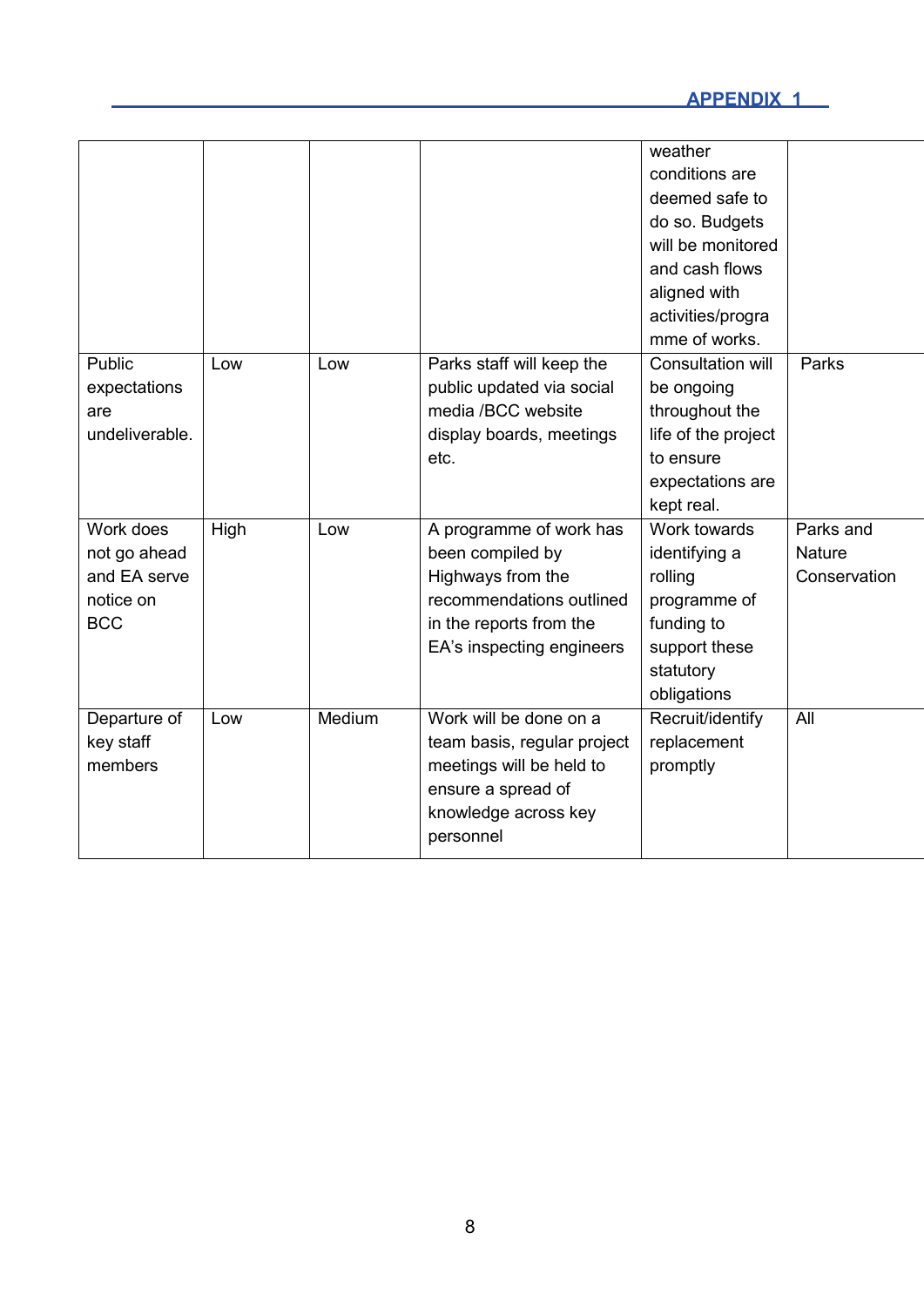# APPENDIX E **Stakeholder Analysis**

| <b>Users and Local Links</b> | <b>Birmingham City Council</b>          |
|------------------------------|-----------------------------------------|
| Public                       | <b>Acting Strategic Director Place</b>  |
| Contractors                  | Director Sport, Events, Open Spaces &   |
|                              | Wellbeing                               |
| Groups/Clubs                 | <b>Constituency Parks Managers</b>      |
| <b>Environment Agency</b>    | <b>Local Elected Members</b>            |
|                              | Cabinet Member Homes and Neighbourhoods |
|                              | Highways                                |
|                              | Health and Safety representative        |

# Degree of Influence

|                 | High influence                                                                                                                                                                                             | $\rightarrow$ | Low influence |
|-----------------|------------------------------------------------------------------------------------------------------------------------------------------------------------------------------------------------------------|---------------|---------------|
| High Importance | <b>Environment Agency</b><br><b>Highways</b><br><b>Cabinet Member</b>                                                                                                                                      |               |               |
|                 | <b>Acting Strategic Director Place</b><br>Service Director Sport, Events, Open<br>Spaces & Wellbeing<br><b>Constituency Parks Managers</b><br><b>Local Elected Members</b><br><b>Health and Safety Rep</b> |               | Contractor    |
|                 | <b>Public</b><br>Groups/clubs                                                                                                                                                                              |               |               |
| Low Importance  |                                                                                                                                                                                                            |               |               |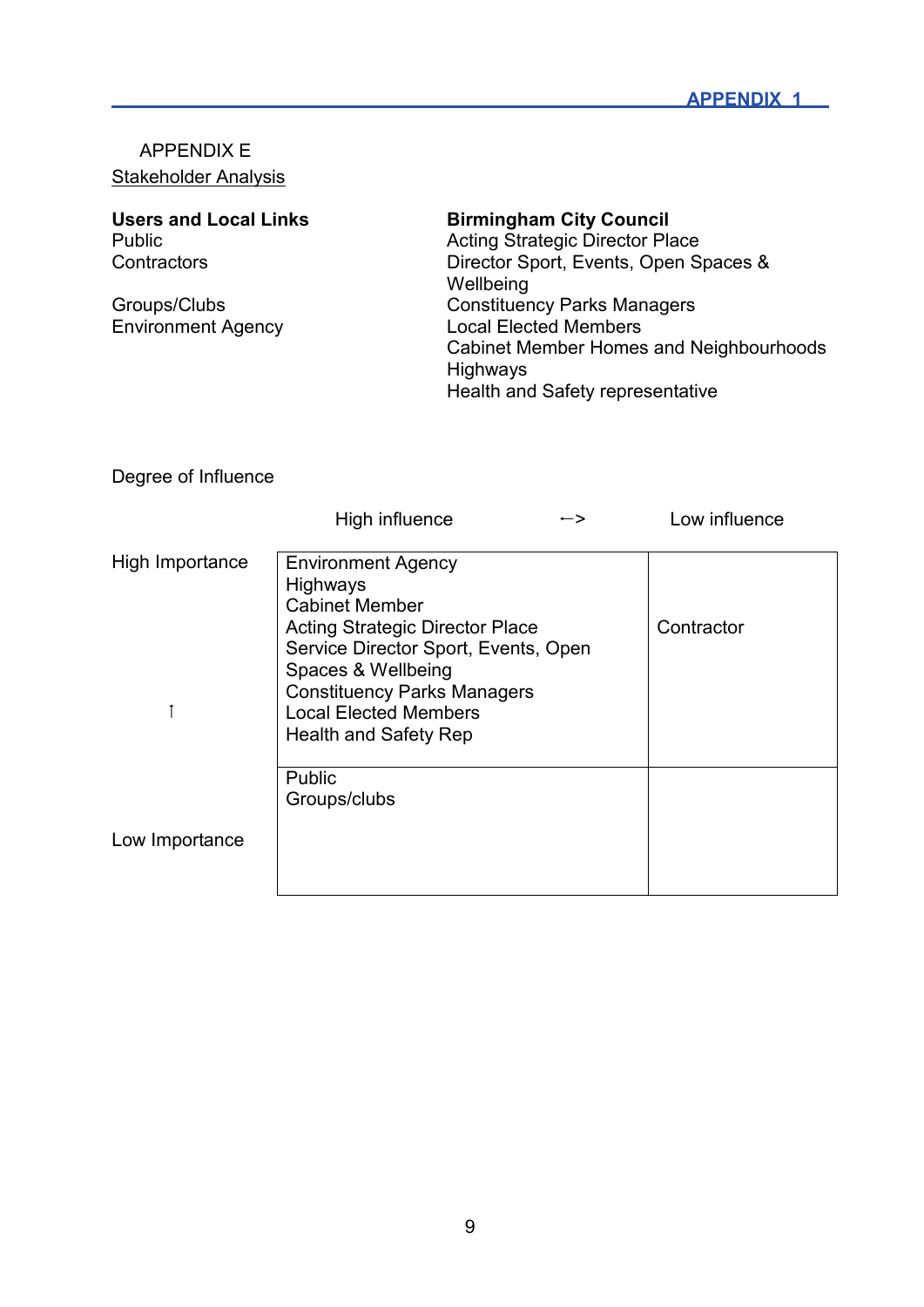| <b>Stakeholder</b>                                                    | Stake in<br>project                | <b>Potential</b><br>impact on<br>project | <b>What does</b><br>the project<br>expect from<br>the<br>stakeholder                                                                                                                                                               | <b>Perceived</b><br>attitudes<br>and/or risks                                  | <b>Stakeholder</b><br>management<br>strategy                                                                                            |
|-----------------------------------------------------------------------|------------------------------------|------------------------------------------|------------------------------------------------------------------------------------------------------------------------------------------------------------------------------------------------------------------------------------|--------------------------------------------------------------------------------|-----------------------------------------------------------------------------------------------------------------------------------------|
| Acting<br>Corporate<br><b>Director Place</b>                          | Overall<br>responsibility          | High                                     | To agree and<br>support the<br>project at high<br>level                                                                                                                                                                            | Proposal has<br>a limited life                                                 | Regular<br>progress<br>updates in the<br>form of highlight<br>reports detailing<br>progress and<br>any issues.                          |
| Health &<br>Safety<br>representative                                  | Represent<br>staff & park<br>users | Medium                                   | To support the<br>proposals in<br>the project<br>and protect<br>the health<br>and safety of<br>the park users<br>and staff                                                                                                         | <b>Facilities are</b><br>not fit for<br>purpose/<br>comply with<br>legislation | To maintain a<br>dialogue and<br>keep them<br>informed of<br>progress.                                                                  |
| Service<br>Director Sport,<br>Events, Open<br>Spaces and<br>Wellbeing | Owner of<br>facility               | High                                     | Sponsor the<br>project                                                                                                                                                                                                             | Concerns<br>about long<br>term<br>durability of<br>works                       | Regular<br>progress<br>updates in the<br>form of highlight<br>reports detailing<br>progress and<br>any issues.                          |
| Parks staff                                                           | End user/client                    | High                                     | Contribute to<br>the brief and<br>outcomes. To<br>manage the<br>facility upon<br>completion                                                                                                                                        | Facility is not<br>fit for purpose                                             | Regular<br>consultation and<br>client<br>involvement.                                                                                   |
| Contractor/<br>Highways                                               | Civil<br>engineering<br>works      | High                                     | Works to be<br>completed to<br>meet the EA's<br>recommendati<br>ons,, delivered<br>on time and<br>within budget.<br>All works to be<br>completed to a<br>high standard<br>and to meet<br>relevant<br>legislation and<br>guidelines | Unforeseen<br>costs and/or<br>delays.<br>Works below<br>required<br>standard   | Surveys<br>undertaken to<br>determine risks.<br>Contract will be<br>monitored<br>throughout to<br>identify any<br>areas for<br>concern. |
| Elected<br><b>Members</b>                                             | Link with<br>public                | Medium                                   | Consultation<br>with<br>community<br>and support<br>for project                                                                                                                                                                    | Complaints<br>from park<br>users ref<br>disruption to<br>park usage            | Provide regular<br>updates via local<br>meetings/social<br>media                                                                        |